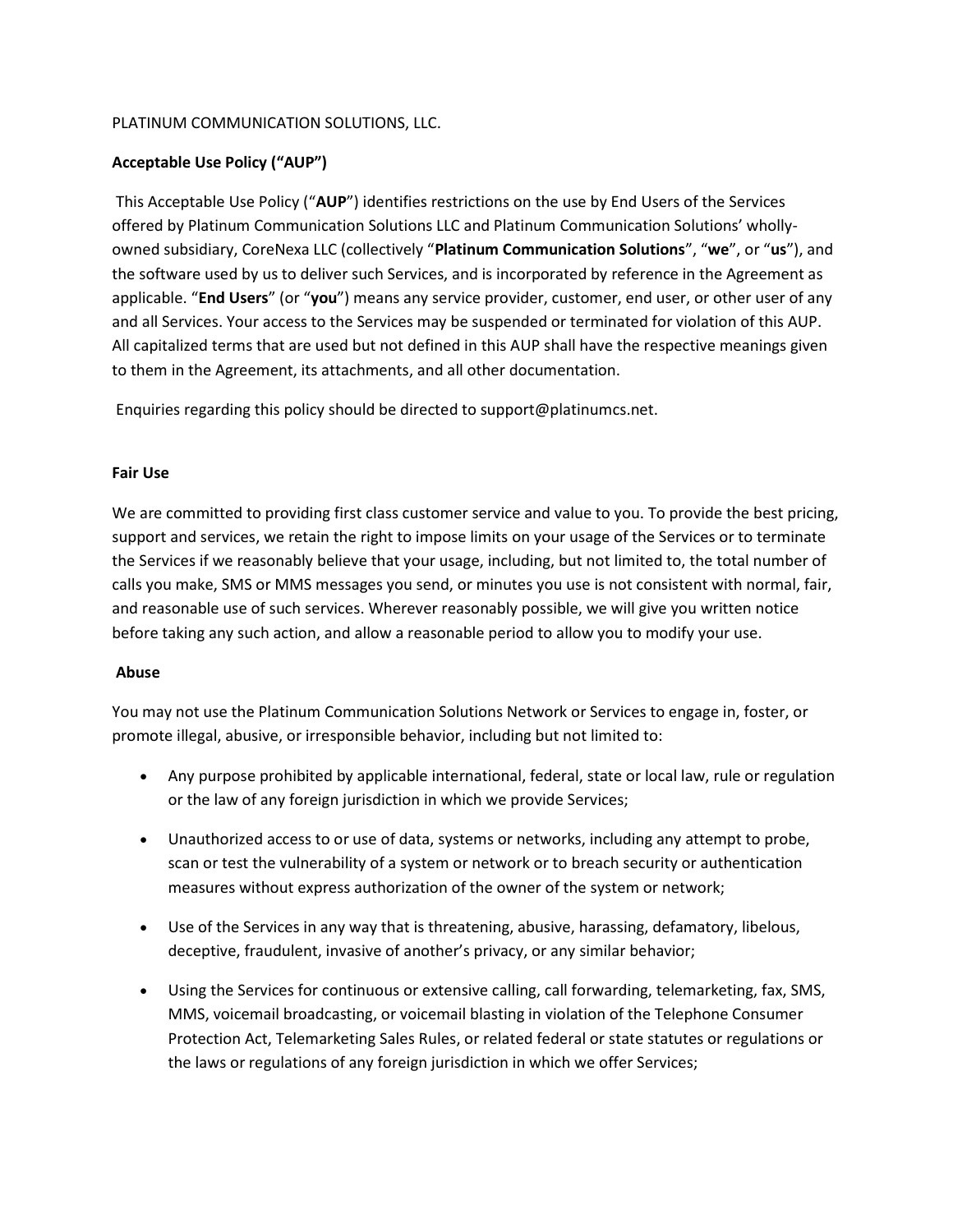- Sending unsolicited messages or advertisements, including but not limited to email, voicemail, SMS, MMS, or faxes (commercial or otherwise) ("spamming"), or otherwise sending bulk and/or junk messages, including but not limited to email, voice mail, SMS, MMS, or faxes in violation of applicable federal or state laws or regulations or the laws or regulations of any foreign jurisdiction in which we offer Services;
- Monitoring data or traffic on any network or system without the express authorization of the owner of the system or network;
- Interference with service to any user of the Platinum Communication Solutions Network or other network including, without limitation, mail bombing, flooding, deliberate attempts to overload a system and broadcast attacks;
- Use of an internet account or computer without the owner's authorization;
- Collecting or using email addresses, screen names or other identifiers without the consent of the person identified (including, without limitation, phishing, internet scamming, password robbery, spidering, and harvesting);
- Collecting or using information without the consent of the owner of the information where such consent is required under applicable federal or state laws or regulations or the laws or regulations of any foreign jurisdiction in which we offer Services;
- Use of any false, misleading, or deceptive TCP-IP packet header information in an email or a newsgroup posting or IP-enabled communications, including without limitation VoIP;
- Use of the Service to distribute software that covertly gathers information about a user or covertly transmits information about the user;
- Use of the Service for distribution of advertisement delivery software unless: (i) the user affirmatively consents to the download and installation of such software based on a clear and conspicuous notice of the nature of the software, and (ii) the software is easily removable by use of standard tools for such purpose included on major operating systems; (such as Microsoft's "ad/remove" tool); or
- Any conduct that is likely to result in retaliation against the Platinum Communication Solutions Network or website, or our employees, officers or other agents, including engaging in behavior that results in any server being the target of a denial-of-service attack (DoS).

## Unsolicited Communications

You must comply with the rules and conventions for postings to any bulletin board, chat group or other forum in which you participate, including their rules for content and commercial postings. These groups usually prohibit the posting of off-topic commercial messages, or mass postings to multiple forums.

You must comply with the rules of any other network you access or participate in using the Services.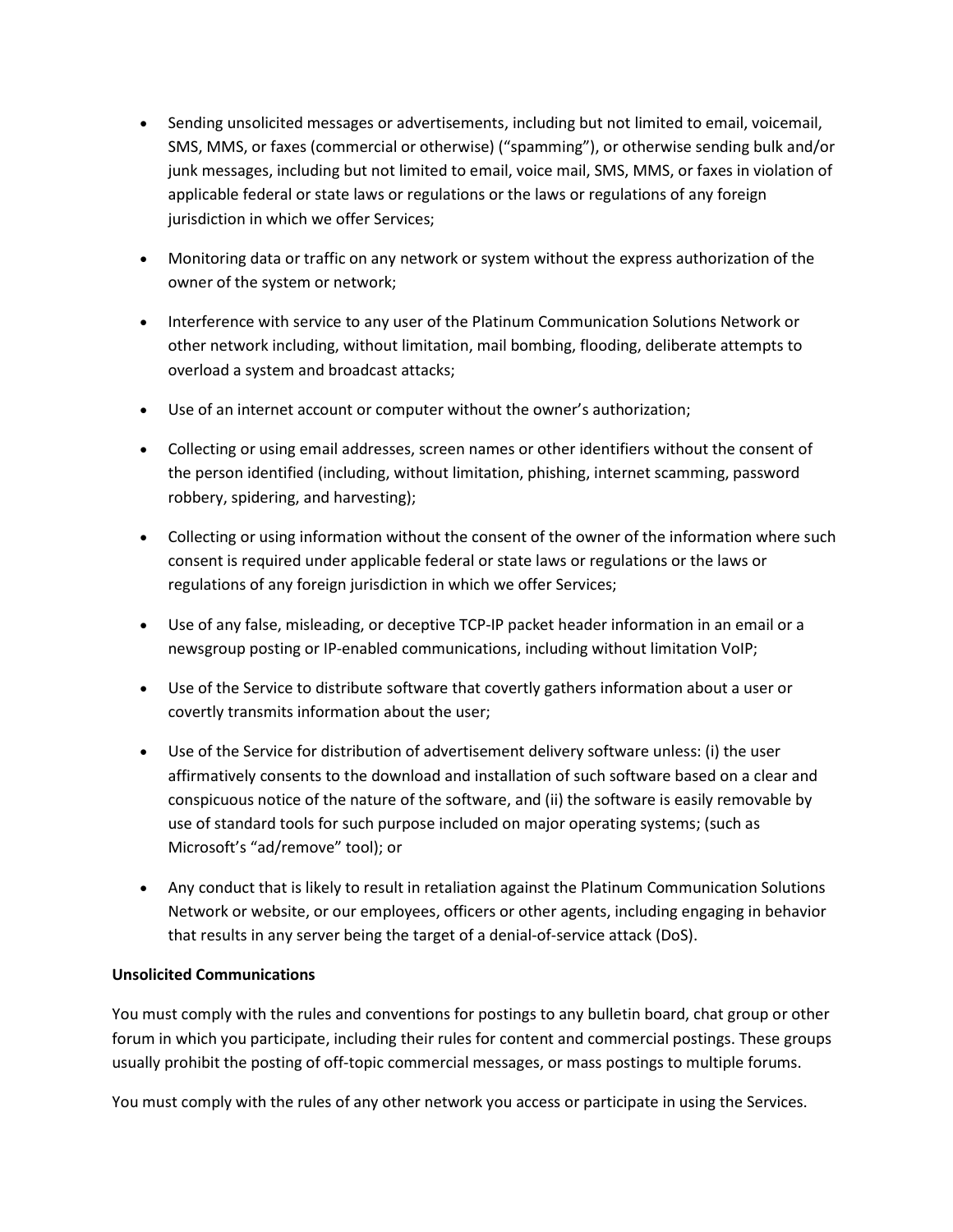### Newsgroup, Chat Forums, Other Networks

You must comply with the rules and conventions for postings to any bulletin board, chat group or other forum in which you participate, including their rules for content and commercial postings. These groups usually prohibit the posting of off-topic commercial messages, or mass postings to multiple forums.

You must comply with the rules of any other network you access or participate in using the Services.

## Offensive Content

You may not publish, transmit or store on or via the Platinum Communication Solutions Network and equipment any content or links to any content that we reasonably believe:

- constitutes, depicts, fosters, promotes or relates in any manner to child pornography, bestiality, or non-consensual sex acts;
- is excessively violent, incites violence, threatens violence, or contains harassing content or hate speech;
- is unfair or deceptive under the consumer protection laws of any jurisdiction, including chain letters and pyramid schemes;
- is defamatory or violates a person's privacy;
- creates a risk to a person's safety or health, creates a risk to public safety or health, compromises national security, or interferes with an investigation by law enforcement;
- improperly exposes trade secrets or other confidential or proprietary information of another person;
- is intended to assist others in defeating technical copyright protections;
- infringes on another person's copyright, trade or service mark, patent, or other property right;
- promotes illegal drugs, violates export control laws, relates to illegal gambling, or illegal arms trafficking;
- is otherwise illegal or solicits conduct that is illegal under laws applicable to you or to us; or
- is otherwise malicious, fraudulent, or may result in retaliation against us by offended viewers or recipients, or is intended to harass or threaten.

Content "published or transmitted" via the Platinum Communication Solutions Network or equipment includes web content, email, bulletin board postings, chat, tweets, and any other type of posting or transmission that relies on the internet.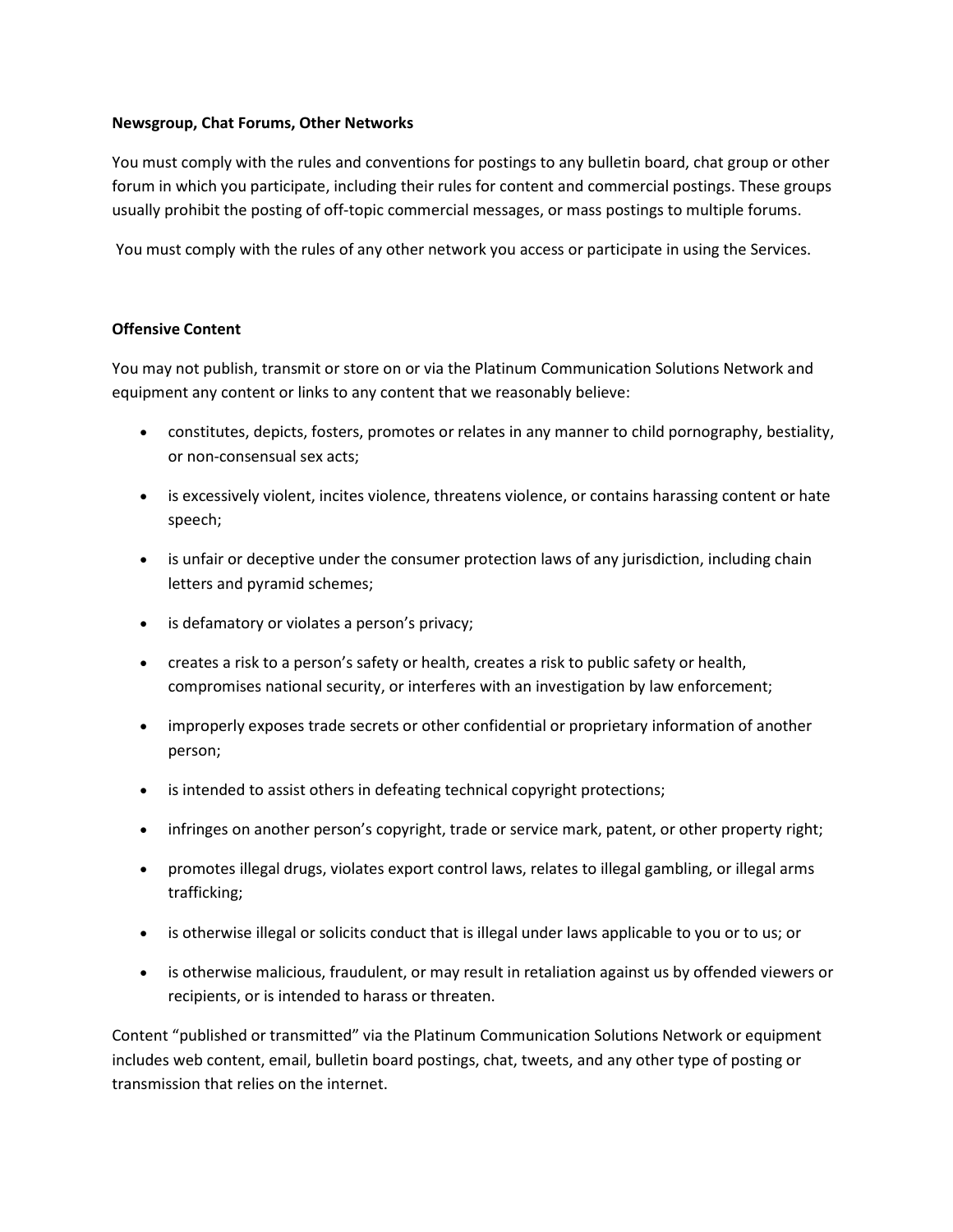#### Live Events

You may not use the Services to stream live sex acts of any kind, even if the content would otherwise comply with the AUP. We may prohibit the streaming of other live events where there is a special risk, in our reasonable discretion, that the event may violate the Offensive Content section above.

### Copyrighted Material

You may not use the Platinum Communication Solutions Network or Services to download, publish, distribute, or otherwise copy or use in any manner any text, music, software, art, image, or other work protected by copyright law unless:

- you have been expressly authorized by the owner of the copyright for the work to copy the work in that manner; or
- you are otherwise permitted by established copyright law to copy the work in that manner.

It is our policy to terminate in appropriate circumstances the Service of users who are repeat infringers.

#### Shared Systems

You may not use any shared system provided by us in a way that unnecessarily interferes with the normal operation of the shared system, or that consumes a disproportionate share of the resources of the system. For example, we may prohibit the automated or scripted use of email services if it has a negative impact on the email system, or we may require you to repair coding abnormalities in your code if it unnecessarily conflicts with other users' use of the services. You agree that we may quarantine or delete any data stored on a shared system if the data is infected with a virus, or is otherwise corrupted, and has the potential to infect or corrupt the system or other users' data that is stored on the same system.

#### Use of Services Outside the United States

End Users in the United States may place calls to foreign countries. If U.S. End Users use the Service outside of the United States, such End Users will be solely responsible for any violations of local laws and regulations resulting from such use. We also provide services to service providers and end users in some foreign countries ("Global Customers"). This AUP applies to Global Customers who are solely responsible for complying with all local laws and regulations.